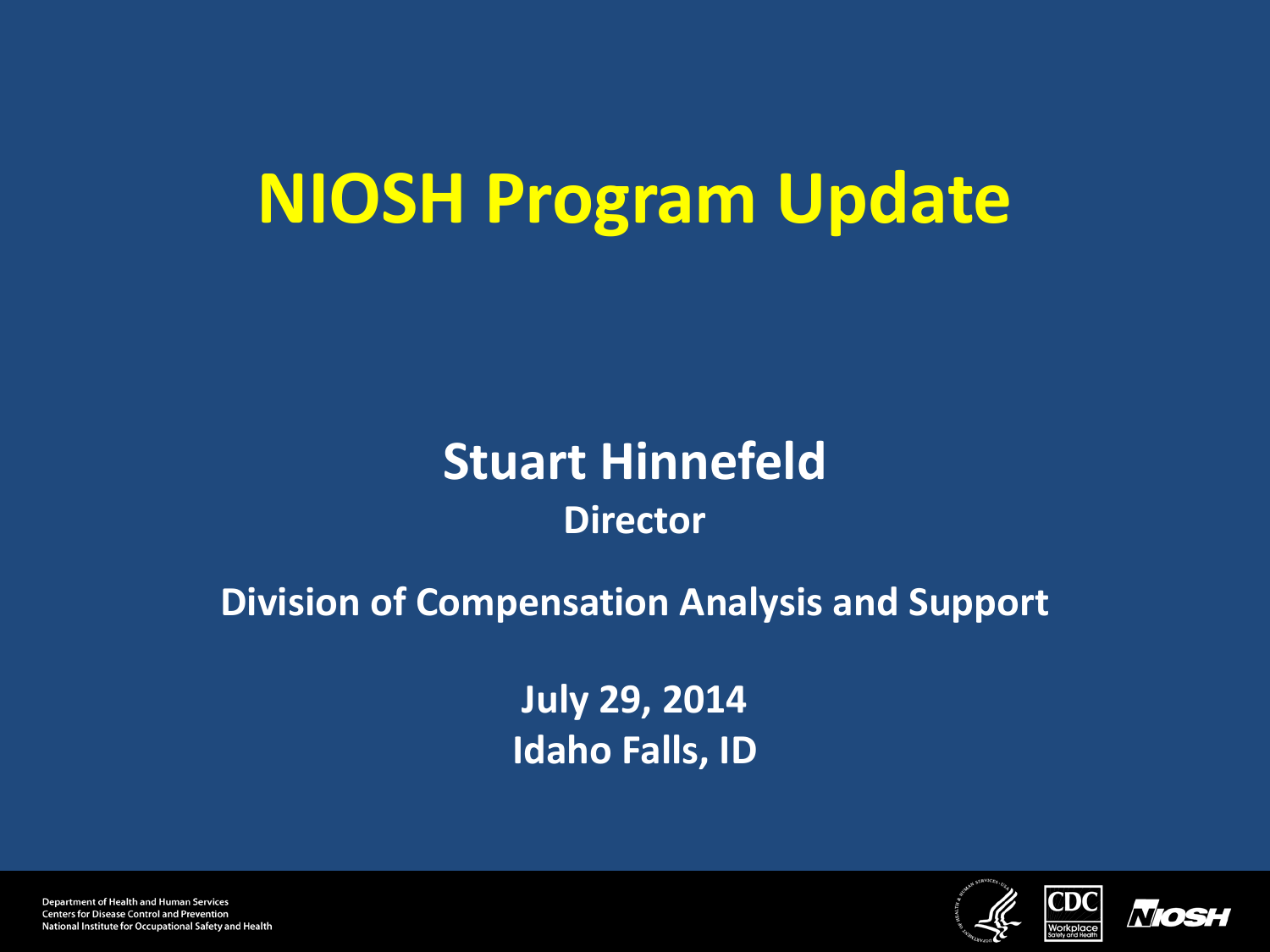## **Program News**

- **Budget**
- **Travel costs**
- **Personnel**

**Additional work with Department of Labor** 



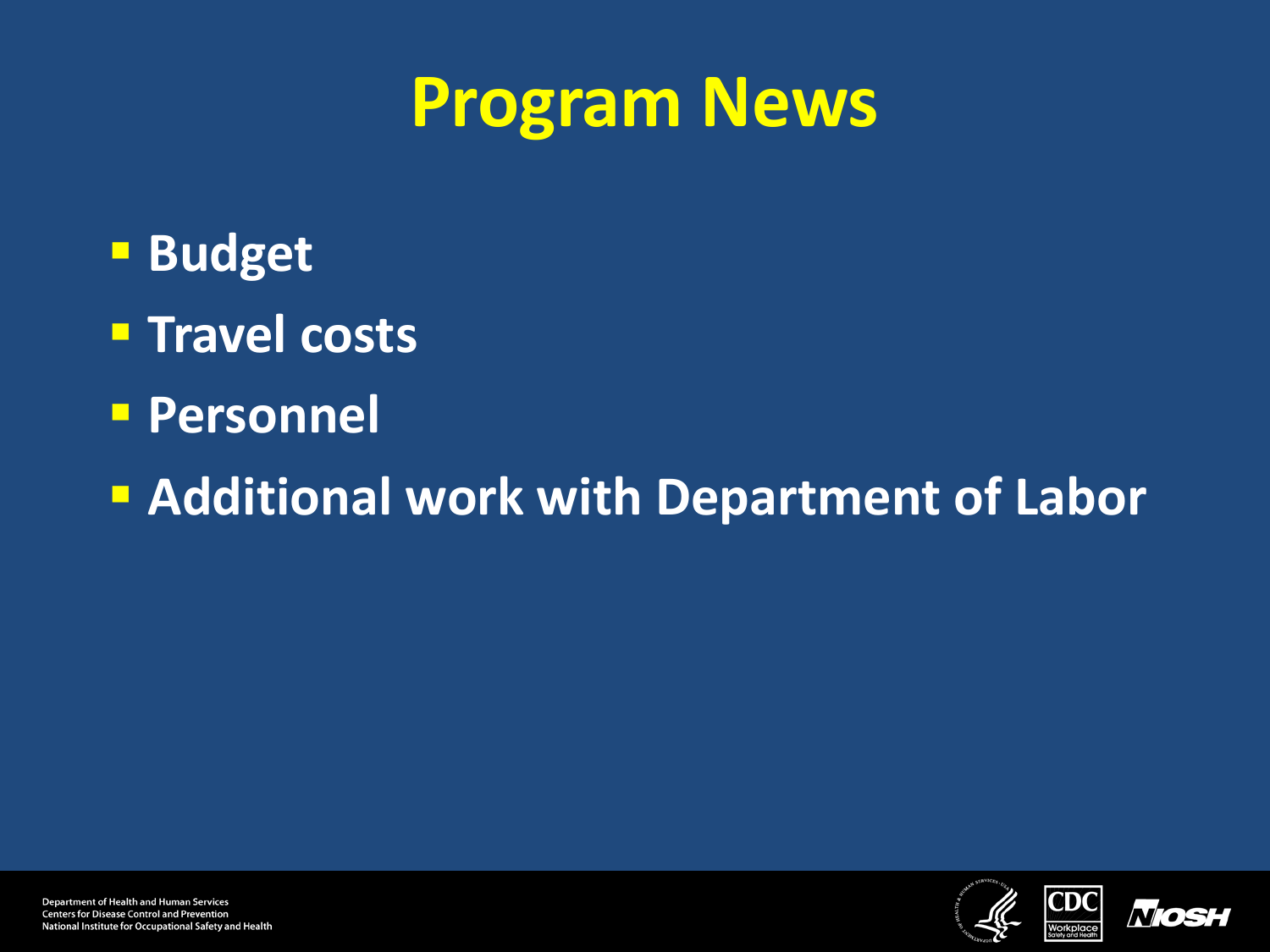### **Overall Initial Claim Information (as of July 21, 2014)**

 **41,793 cases have been referred to NIOSH for Dose Reconstruction (DR)**

- **39,902 cases have been returned to Department of Labor (DOL)**
	- **Cases submitted with a DR report 35,198**
	- **Cases currently pulled from DR by DOL 1,360**
	- **Cases pulled for Special Exposure Cohort (SEC) 3,344**
- **1,201 cases remained at NIOSH for DR**
- **690 cases were administratively closed**



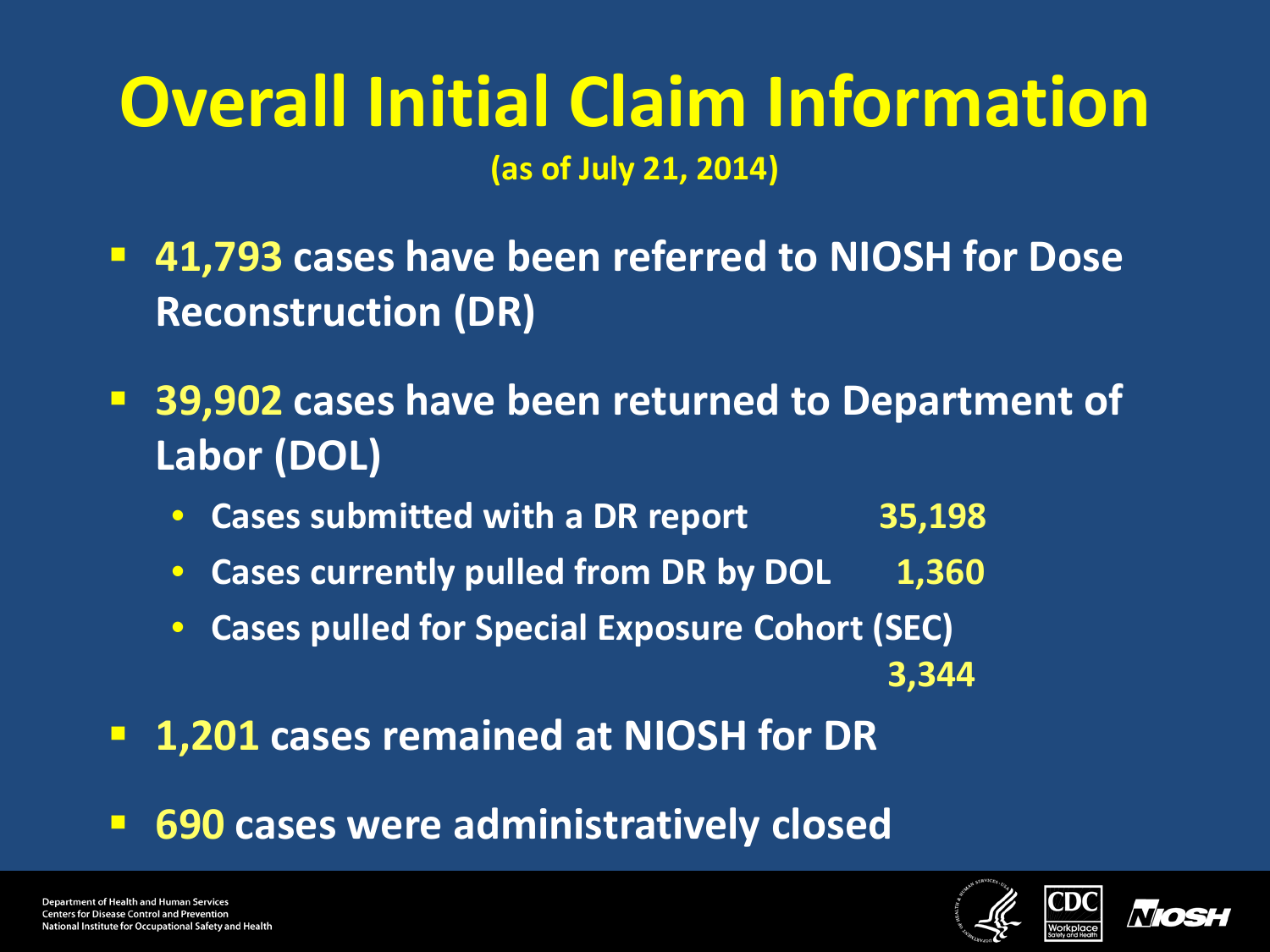### **Overview of Active Cases (as of July 21, 2014)**

**Of the 1,201 cases remaining at NIOSH for DR**

- **259 cases in DR process**
- **257 initial draft DR reports with claimants, NIOSH is awaiting the return of the OCAS-1 form**
- **685 cases in development for DR**

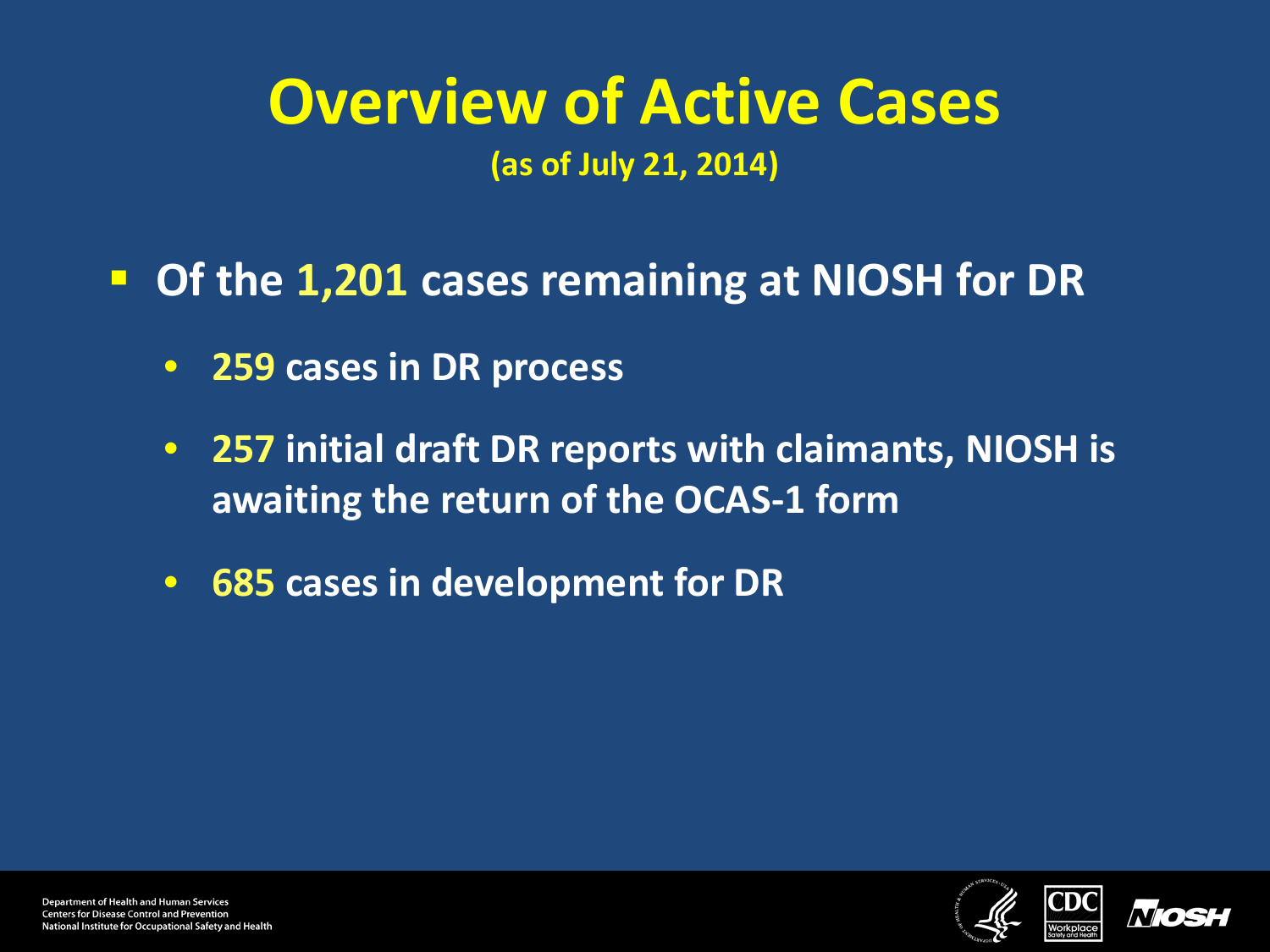**Probability of Causation (PoC) Summary for Completed DRs (as of July 21, 2014**)

- **Of the 35,198 DRs sent back to DOL for final adjudication:**
	- **9,938 cases had a PoC ≥ 50%**
	- **25,260 cases had a PoC < 50%**



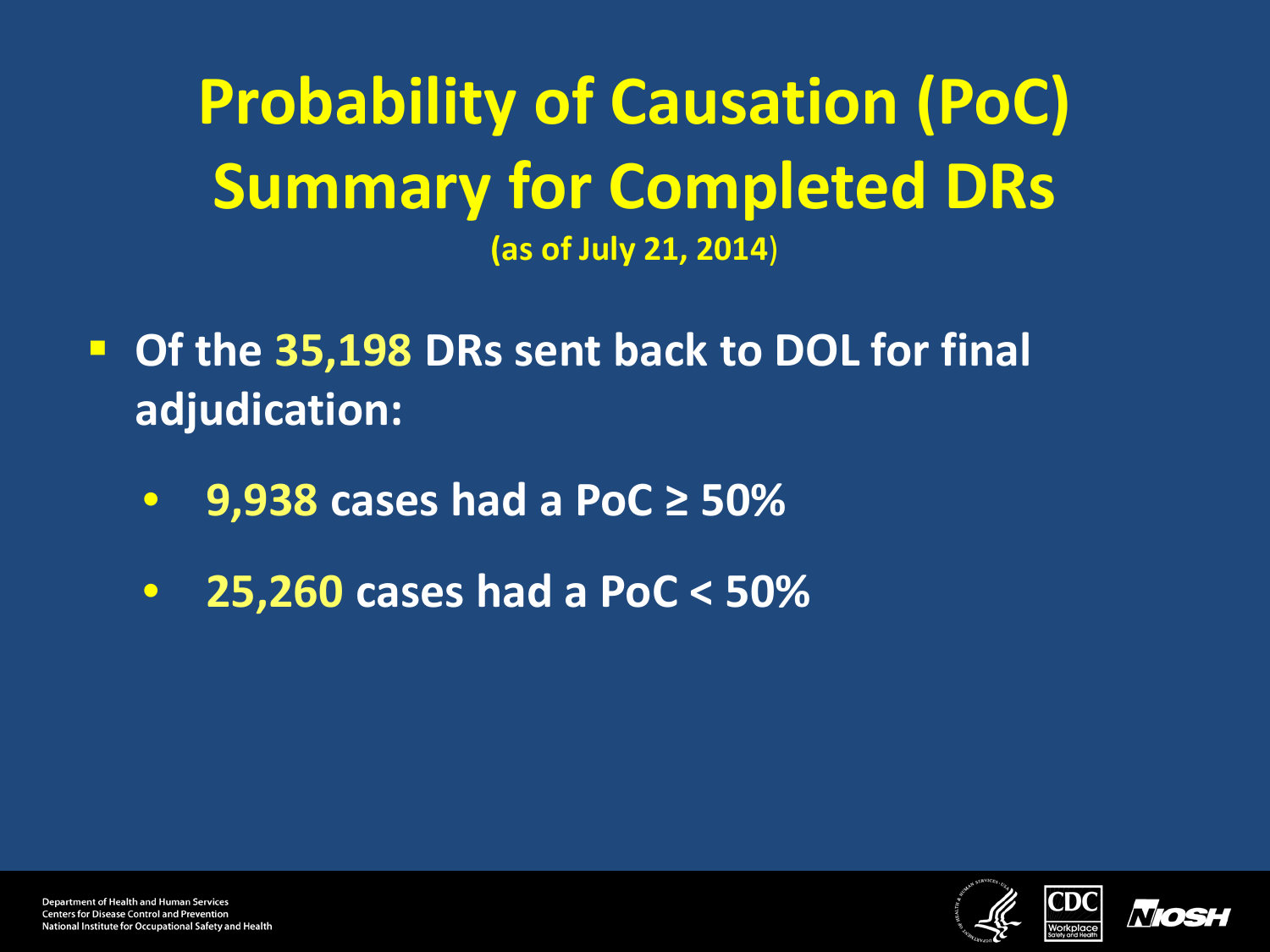## **Submittals vs. Production**

#### **(as of June 30, 2014)**



Cases Received from **DOL** Draft DR Reports to **Claimants Final DR Reports to DOL** 

**Department of Health and Human Services Centers for Disease Control and Prevention** National Institute for Occupational Safety and Health



*Nios*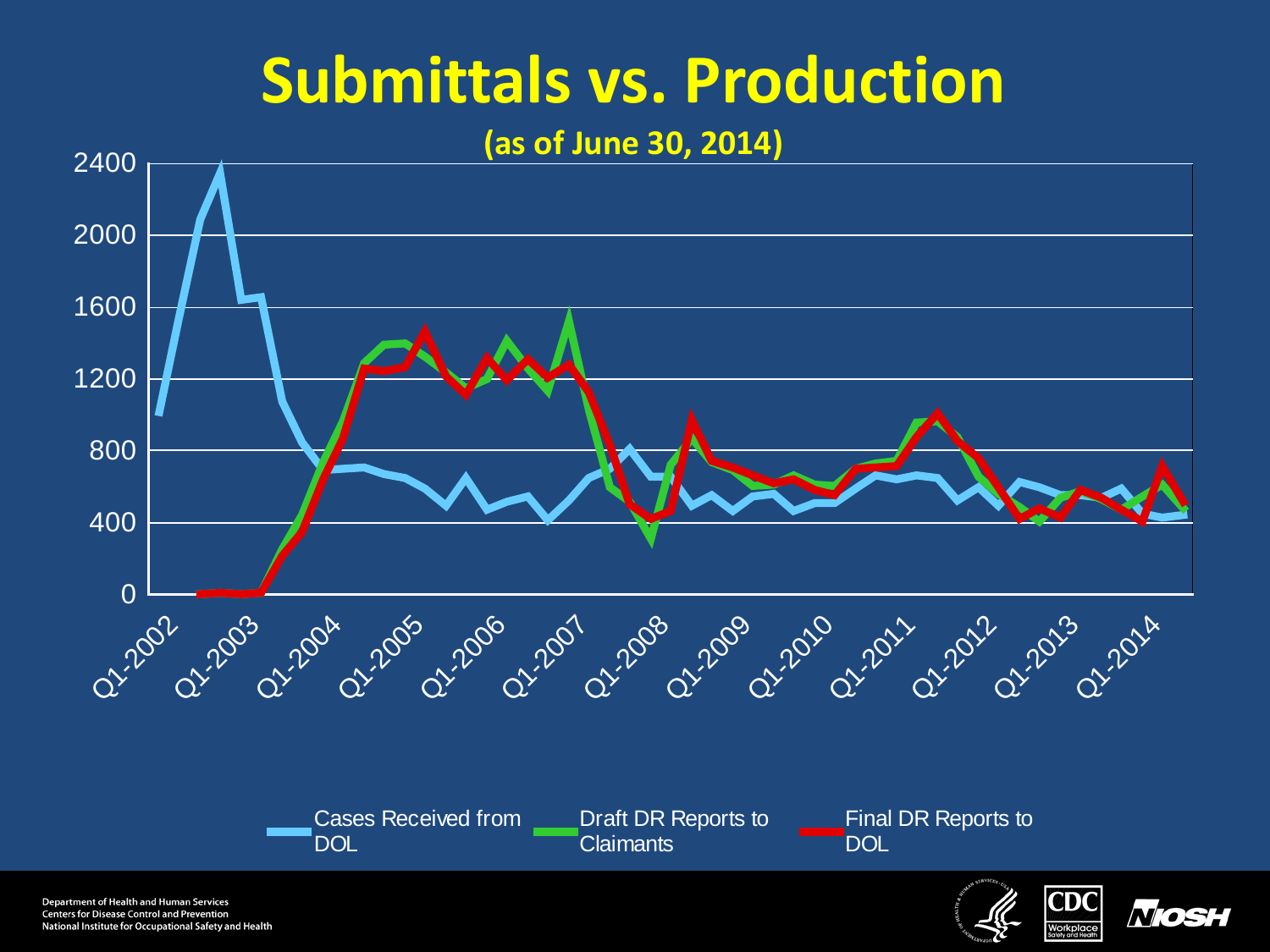# **Status of First 5,000 Claims**

**(as of July 21, 2014)** 

- **4,889 claims at DOL**
	- **264 pulled for DOL issues**
	- **392 pulled for SEC**
	- **4,233 submitted with DR**
- **92 claims at NIOSH**
	- **82 administratively closed**
	- **3 DRs with claimants (DOL reworks/reinstated within past year)**
	- **7 DRs in process (DOL reworks/reinstated within past year)**
- **19 claim numbers deleted**



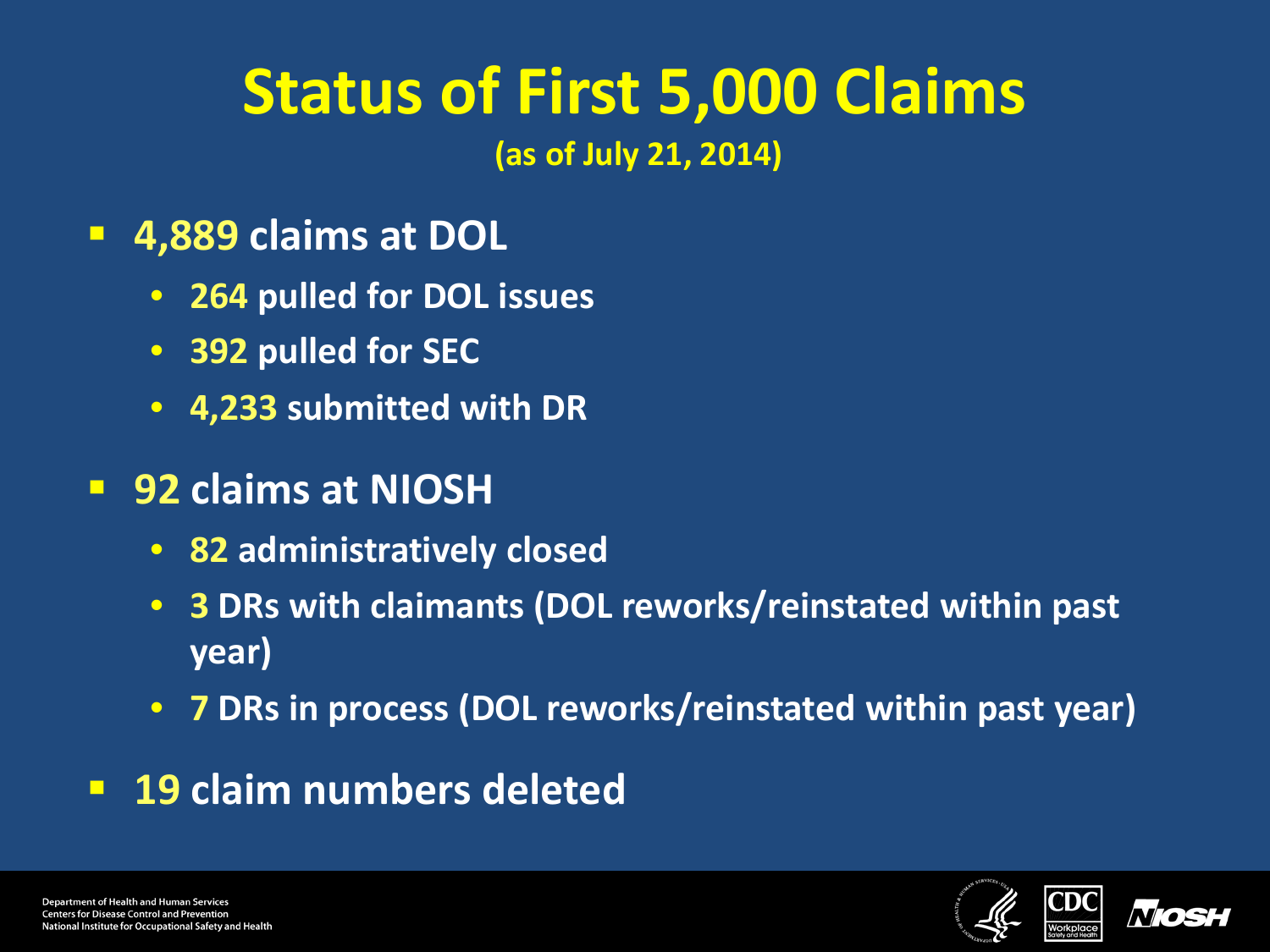# **Status of First 10,000 Claims**

**(as of July 21, 2014)** 

- **9,799 claims at DOL**
	- **440 pulled for DOL issues**
	- **1,026 pulled for SEC**
	- **8,333 submitted with DR**
- **171 claims at NIOSH**
	- **141 administratively closed**
	- **7 DRs with claimants (1 initial; 6 DOL reworks within past year)**
	- **23 DRs in process (1 initial; 22 DOL reworks within past year)**
- **30 claim numbers deleted**



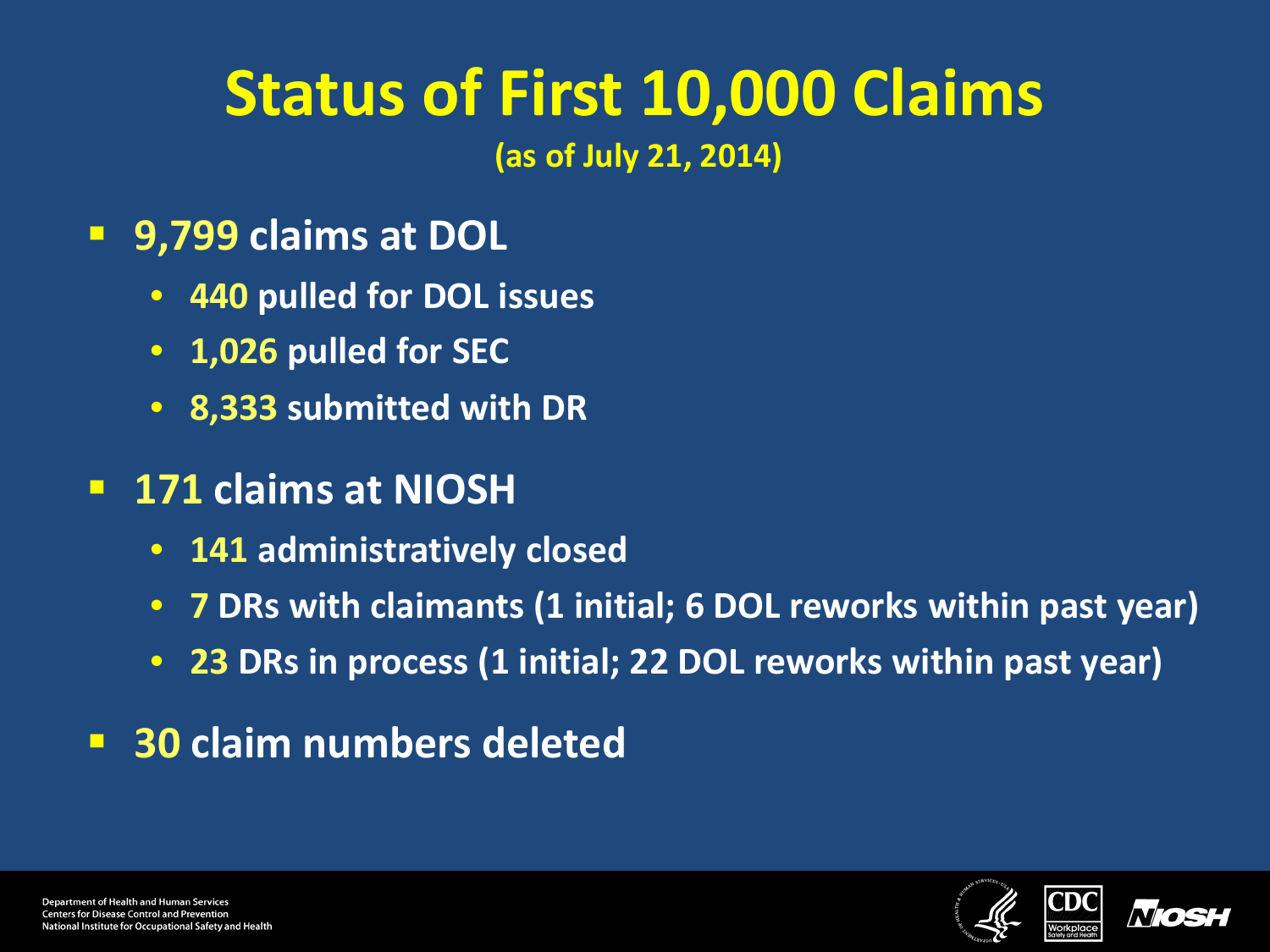**DOE Response to Requests for Exposure Records (as of July 21, 2014)** 

**Number of outstanding requests 206** 

**Outstanding requests > 60 days 23**





**Department of Health and Human Services Centers for Disease Control and Prevention** National Institute for Occupational Safety and Health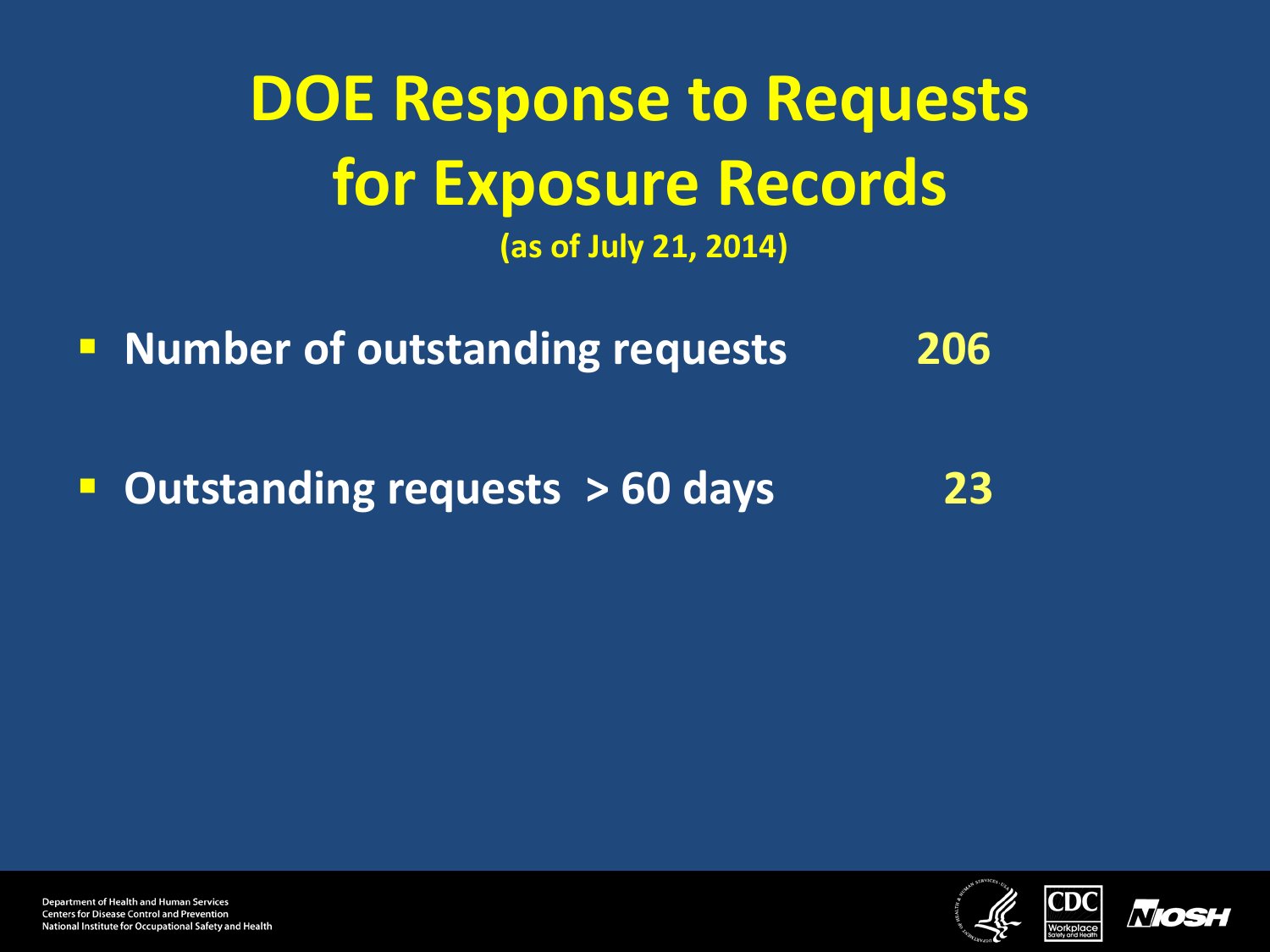## **SEC Summary Table (July 21, 2014)**

| <b>Petitions received</b>                           |            |     |
|-----------------------------------------------------|------------|-----|
| <b>Petitions in qualification process</b>           |            | 3   |
| <b>Petitions qualified for evaluation</b>           |            | 131 |
| <b>NIOSH evaluation in progress</b><br>$\bullet$    | $\bf{O}$   |     |
| <b>NIOSH evaluation completed</b><br>$\bullet$      | <b>130</b> |     |
| - SEC Evaluation Reports<br>with the Advisory Board |            |     |
| for recommendation                                  |            |     |

**Petitions not qualifying for evaluation 85**

**Note: Petitions not qualifying include five petitions received prior to the rule becoming final and Petition SEC-00034, which the site was de-listed.**